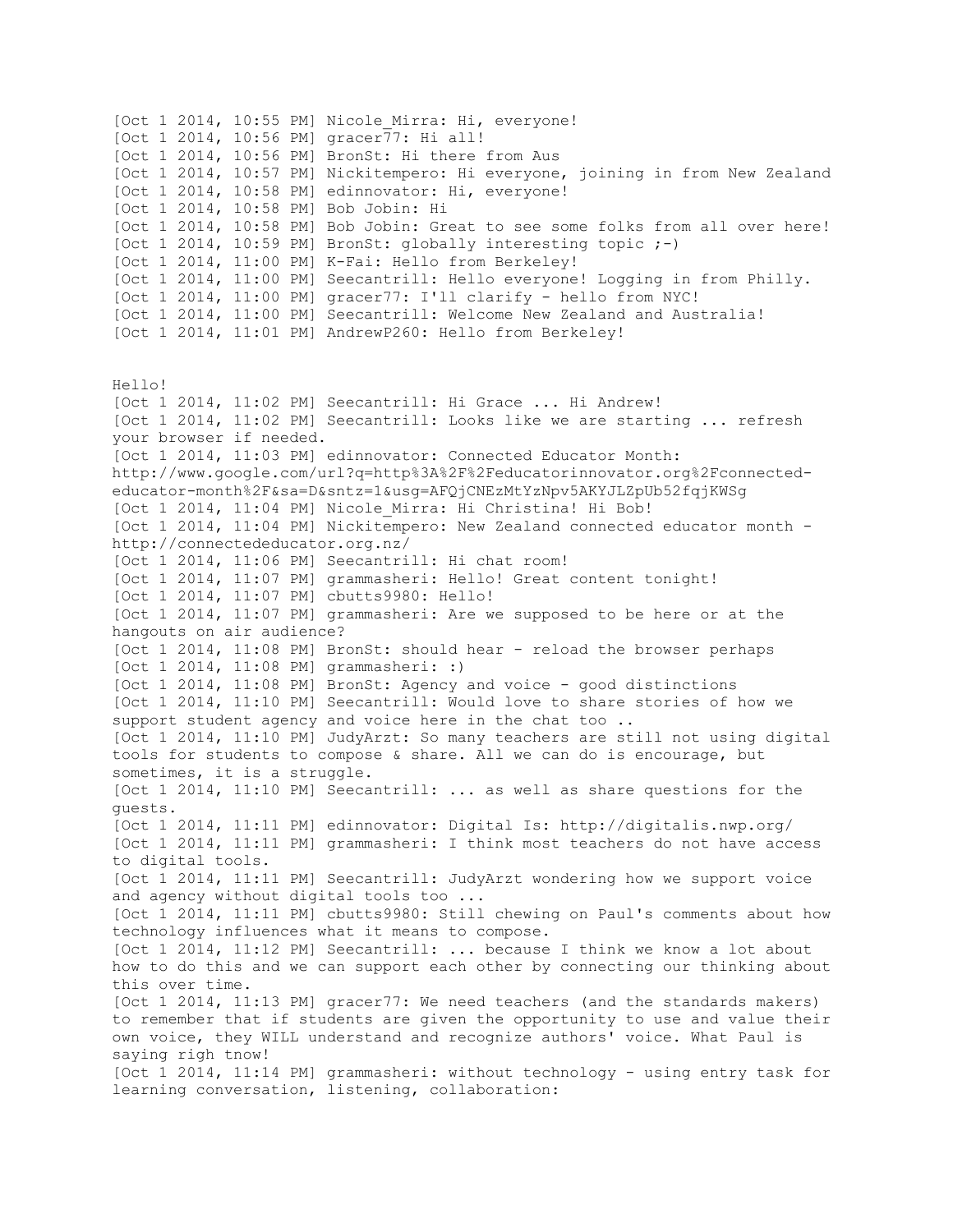http://digitalis.nwp.org/site-blog/building-student-collaborative-practicece14/6192 [Oct 1 2014, 11:14 PM] cbutts9980: Paul's making me think about how important principles of connected learning are as a means of developing digital literacy. [Oct 1 2014, 11:15 PM] K-Fai: cool Paul - anti-fetishization of technology.. [Oct 1 2014, 11:15 PM] Seecantrill: I wanted to share a link to a diagram that describes connected learning principles because I think it helps us think about context rather than simply technology: http://educatorinnovator.org/why-connected-learning/ [Oct 1 2014, 11:16 PM] grammasheri: I've switched my questioning to student generated questions. Then they suggest possible audiences and ways to share so the content sharing is student driven [Oct 1 2014, 11:16 PM] kfasimpaur: I love that, Sheri. [Oct 1 2014, 11:17 PM] Seecantrill: yes, Sheri, that's great. Would love to hear more. [Oct 1 2014, 11:17 PM] AndrewP260: Based on what Paul's saying, here's an article that may be of interest to all of you [Oct 1 2014, 11:17 PM] edinnovator: LRNG Innovation Challenge: http://educatorinnovator.org/lrng2014/ [Oct 1 2014, 11:17 PM] AndrewP260: It also adds a little more nuance [Oct 1 2014, 11:17 PM] AndrewP260: http://blogs.kqed.org/mindshift/2012/07/blogging-is-the-new-persuasive-essay/ [Oct 1 2014, 11:17 PM] Nicole Mirra: I like thinking about Connected Learning as being about connecting teachers, students, and ideas - digital tools can be powerful, but they are means to an end, not the end themselves. [Oct 1 2014, 11:18 PM] gracer77: I agree about a means to an end and not an end in itself. [Oct 1 2014, 11:19 PM] Seecantrill: Ah, thanks Andrew! [Oct 1 2014, 11:20 PM] JudyArzt: During National Writing Project workshops, are others emphasizing digital tools? [Oct 1 2014, 11:20 PM] gracer77: What a good point Elyse just made that there is voice and agency to be recognized and valued for the teachers as well as the students! [Oct 1 2014, 11:20 PM] grammasheri: If you are a low performing school, you may be required to follow all those pacing guides, collect data, and focus more. So teachers do what they are comfortable with under that pressure. [Oct 1 2014, 11:21 PM] BronSt: buidling a culture to value student voice and building individual student voice - is that a chicken and egg situation? [Oct 1 2014, 11:21 PM] edinnovator: Dot Day: http://www.thedotclub.org/dotday/ [Oct 1 2014, 11:22 PM] gracer77: Thank you Kim for the phrase "adding to their repertoire"! [Oct 1 2014, 11:22 PM] Seecantrill: Hi Judy. I think what Kim says is true among adults too - that we tend to connect as learners around new technologies. [Oct 1 2014, 11:22 PM] grammasheri: Kim's response is what I see as real learning: learning with and from others [Oct 1 2014, 11:23 PM] JudyArzt: Dot Day and Global Read Aloud are both excellent projects. [Oct 1 2014, 11:23 PM] AndrewP260: ^ no problem, SeeCantril. BronSt, I wouldnt see it as a chicken and egg situation :) There are many ways to accomplish the aims at the same time [Oct 1 2014, 11:23 PM] Seecantrill: International Dot Day: http://www.thedotclub.org/dotday/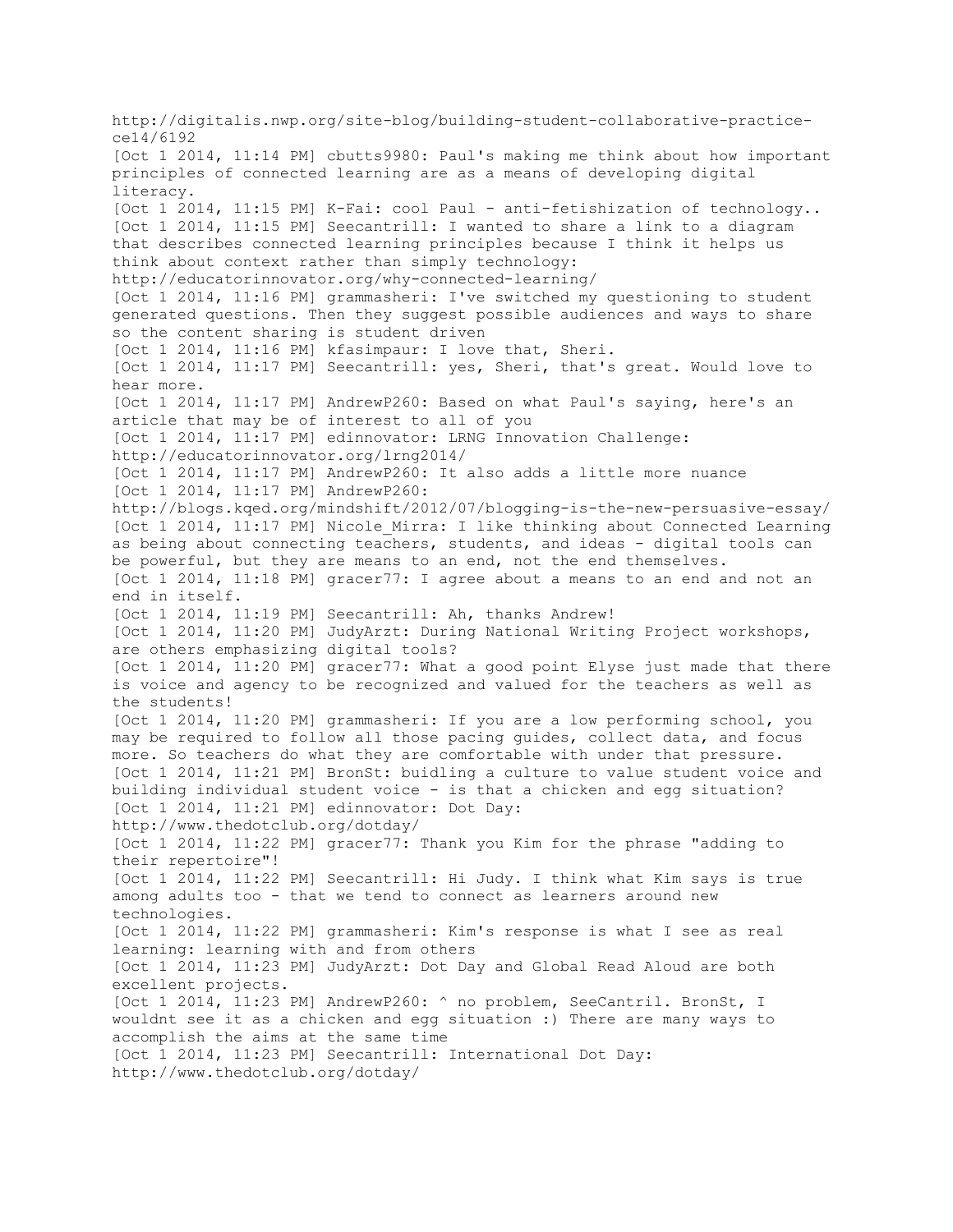[Oct 1 2014, 11:23 PM] kfasimpaur: Here's another fun design challenge that has been used with pre-school through adult executives: http://marshmallowchallenge.com/Welcome.html [Oct 1 2014, 11:23 PM] grammasheri: Yes, Dot Day, Global Read Aloud, and NaNoWriMo :) [Oct 1 2014, 11:23 PM] Bob Jobin: "Learn from our efforts" [Oct 1 2014, 11:24 PM] Seecantrill: I love the "ish"! [Oct 1 2014, 11:24 PM] cbutts9980: Love Ish! Also stealing learning from efforts [Oct 1 2014, 11:24 PM] gracer77: And it is the agency thing to see that even a dot is OK but let's take it further.... [Oct 1 2014, 11:24 PM] edinnovator: Ish: http://www.amazon.com/Ish-Creatrilogy-Peter-H-Reynolds/dp/076362344X [Oct 1 2014, 11:24 PM] JudyArzt: Peter Reynolds is one of the authors featured for Global Reading Aloud: http://www.globalreadaloud.com/p/booksfor-2014.html [Oct 1 2014, 11:26 PM] Nicole Mirra: Question: Sometimes young people are not used to teachers asking them to use their voices and share their interests so they may be shy or reluctant at first. What are some ways you've scaffolded opportunities for student voice to make students more comfortable? [Oct 1 2014, 11:26 PM] grammasheri: I worry that focusing on narrow objectives has prevented students from learning what they need to learn to inform their talents -- they miss connections that generate from more organic and project based learning [Oct 1 2014, 11:26 PM] gracer77: "Building on" is an important concept to making and connected learning. But it is something some teachers and schools may need to be reminded of. [Oct 1 2014, 11:26 PM] AndrewP260: Niclole Mirra, - modified forms of thinkpair-share have been useful [Oct 1 2014, 11:26 PM] AndrewP260: in my classrooms [Oct 1 2014, 11:26 PM] Paul Oh: Great question, Nicole. We'll post it in the hangout chat. [Oct 1 2014, 11:27 PM] Nicole Mirra: Hey, Paul! 2 presentations in one day you're unstoppable! [Oct 1 2014, 11:27 PM] JudyArzt: Helping students to develop a sense of audience beyond the walls of their school is powerful literacy experience. But also important for the classes to connect by replying to the blog posts. [Oct 1 2014, 11:27 PM] MsColeSPMS: We fishbowl in my classroom and backchannel at the same time [Oct 1 2014, 11:27 PM] K-Fai: yes - connected learning isn't just for youth [Oct 1 2014, 11:27 PM] MsColeSPMS: Students can tap in and out of the conversation as they feel comfortable. [Oct 1 2014, 11:27 PM] gracer77: Yes, Kim - understanding audience happens when YOU have an audience and understand it from that perspective. [Oct 1 2014, 11:28 PM] grammasheri: connected learning builds learning new skills through authentic tasks [Oct 1 2014, 11:29 PM] Paul Oh: I've heard Grant Faulkner, NaNo Executive Director, call NaNoWriMo the largest online writing community in the world [Oct 1 2014, 11:29 PM] edinnovator: NaNoWriMo:http://nanowrimo.org/ [Oct 1 2014, 11:29 PM] grammasheri: MsColeSPMS's idea of backchannel helps even shy people participate. [Oct 1 2014, 11:29 PM] Seecantrill: MsColeSPMS would love to learn more about that ... [Oct 1 2014, 11:30 PM] edinnovator: NaNoWriMo for students: http://ywp.nanowrimo.org/ [Oct 1 2014, 11:30 PM] MsColeSPMS: Of course! I've actually used it the last two days.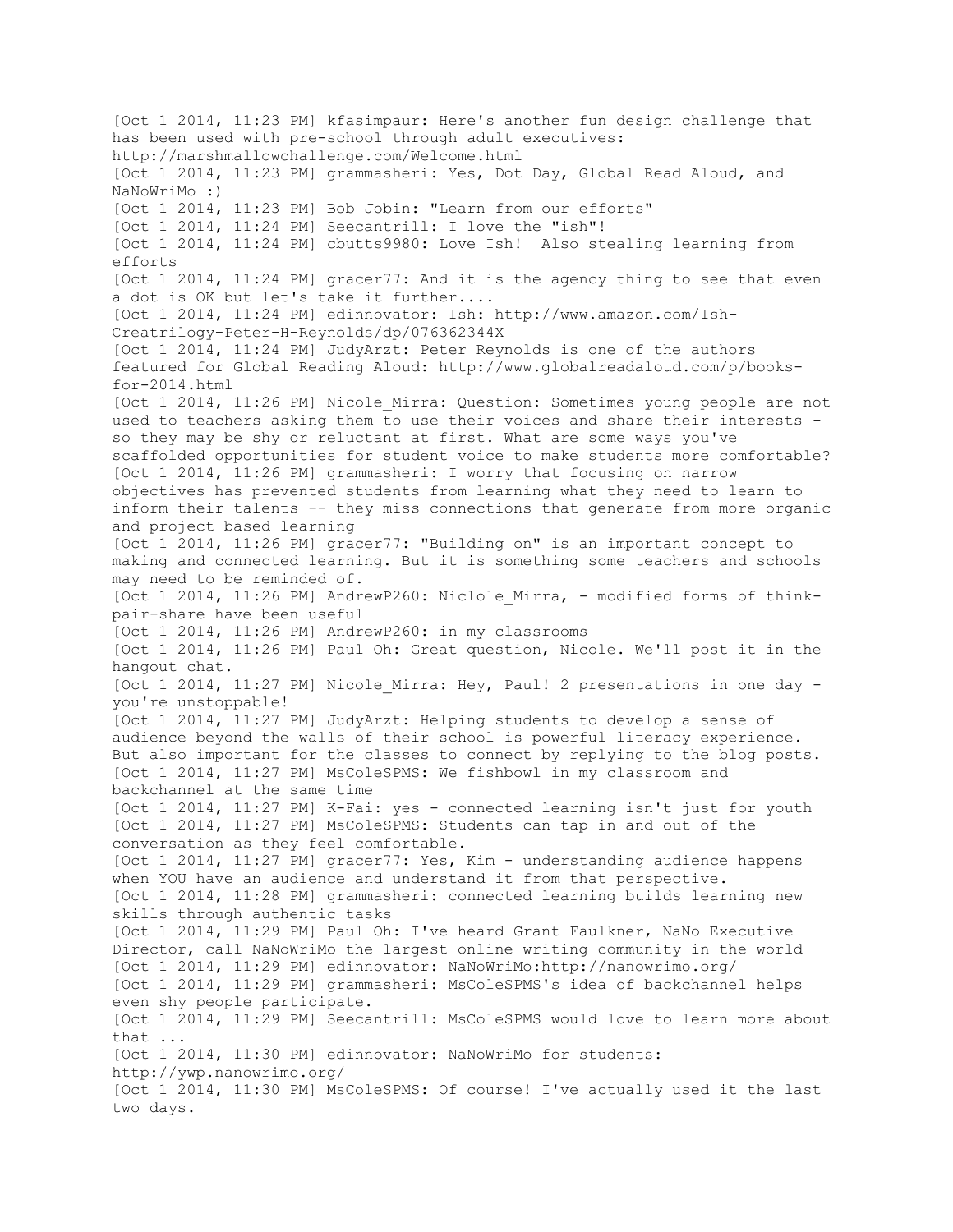[Oct 1 2014, 11:30 PM] MsColeSPMS: Are you familiar with fishbowl convos? [Oct 1 2014, 11:30 PM] AndrewP260: Yes! [Oct 1 2014, 11:30 PM] grammasheri: Yes [Oct 1 2014, 11:31 PM] kfasimpaur: As an adult, I love NaNoWriMo. I can't imagine having done it as a youth. [Oct 1 2014, 11:31 PM] grammasheri: Whoa! [Oct 1 2014, 11:31 PM] Paul Oh: Why is that, Karen? [Oct 1 2014, 11:31 PM] Bob Jobin: 500 students in one school writing novels! [Oct 1 2014, 11:31 PM] Seecantrill: I am familiar, yes. But others might want a little more description. [Oct 1 2014, 11:31 PM] grammasheri: NaNoWriMo curriculum is aligned with CCSS too! [Oct 1 2014, 11:32 PM] kfasimpaur: Paul, so powerful. Might have taken me in different directions much earlier. [Oct 1 2014, 11:32 PM] Paul Oh: Got it, Karen. [Oct 1 2014, 11:32 PM] AndrewP260: Where can one disseminate student writing to a public audience who will treat it respectfully? (I.e., a forum where unhelpful(rude) comments are monitored.) [Oct 1 2014, 11:33 PM] Paul Oh: @Andrew - have you seen youthvoices.net? [Oct 1 2014, 11:33 PM] AndrewP260: Ill check it out~ [Oct 1 2014, 11:33 PM] AndrewP260: Thanks Paul! [Oct 1 2014, 11:34 PM] MsColeSPMS: Here is a great link to fishbowl http://itcilo.wordpress.com/2009/02/16/facilitate-a-fishbowl-discussion/ [Oct 1 2014, 11:34 PM] Paul Oh: It's run by a number of National Writing Project teachers - including Karen here in this chat [Oct 1 2014, 11:34 PM] Paul Oh: And Jo later will be discussing the platform in this webinar. [Oct 1 2014, 11:34 PM] gracer77: I second the YouthVoices suggestion. Many ways for students to engage with their own voice and share the voices of others. [Oct 1 2014, 11:34 PM] Seecantrill: Thanks Ms Cole ... wondering if you'd want to share what you are doing at digitalis.nwp.org too -- you could join and post a blog post about it there. [Oct 1 2014, 11:34 PM] edinnovator: Developing Writing Confidence through NaNoWriMo: http://educatorinnovator.org/developing-writing-confidencethrough-nanowrimo/ [Oct 1 2014, 11:35 PM] MsColeSPMS: Absolutely! Would that be better than sharing here? [Oct 1 2014, 11:35 PM] kfasimpaur: Andew and others, we'll be talking about YouthVoices on TTT tonight in 90 min. at http://edtechtalk.com/ttt [Oct 1 2014, 11:35 PM] K-Fai: really cool that Laura jumped in on this. Engaging, as opposed to just facilitating, takes courage. [Oct 1 2014, 11:35 PM] gracer77: Here is the link to Youth Voices: http://youthvoices.net/ [Oct 1 2014, 11:35 PM] Paul Oh: Completely agree, K-Fai! [Oct 1 2014, 11:36 PM] Paul Oh: Thanks, Grace, for sharing the link. [Oct 1 2014, 11:36 PM] AndrewP260: This is awesome! [Oct 1 2014, 11:36 PM] anna phd: @Paul, is there an easy way to tweet from this platform? [Oct 1 2014, 11:36 PM] grammasheri: Youth Voices has elementary and middle school areas too. [Oct 1 2014, 11:36 PM] Paul Oh: Not that I'm aware of, Anna. [Oct 1 2014, 11:37 PM] Seecantrill: This focus on the social aspect of making ... and this working alongside each other as writers/makers/teachers/learners is so powerful. [Oct 1 2014, 11:37 PM] cbutts9980: That's a great suggestion for meaningful parental involvement in education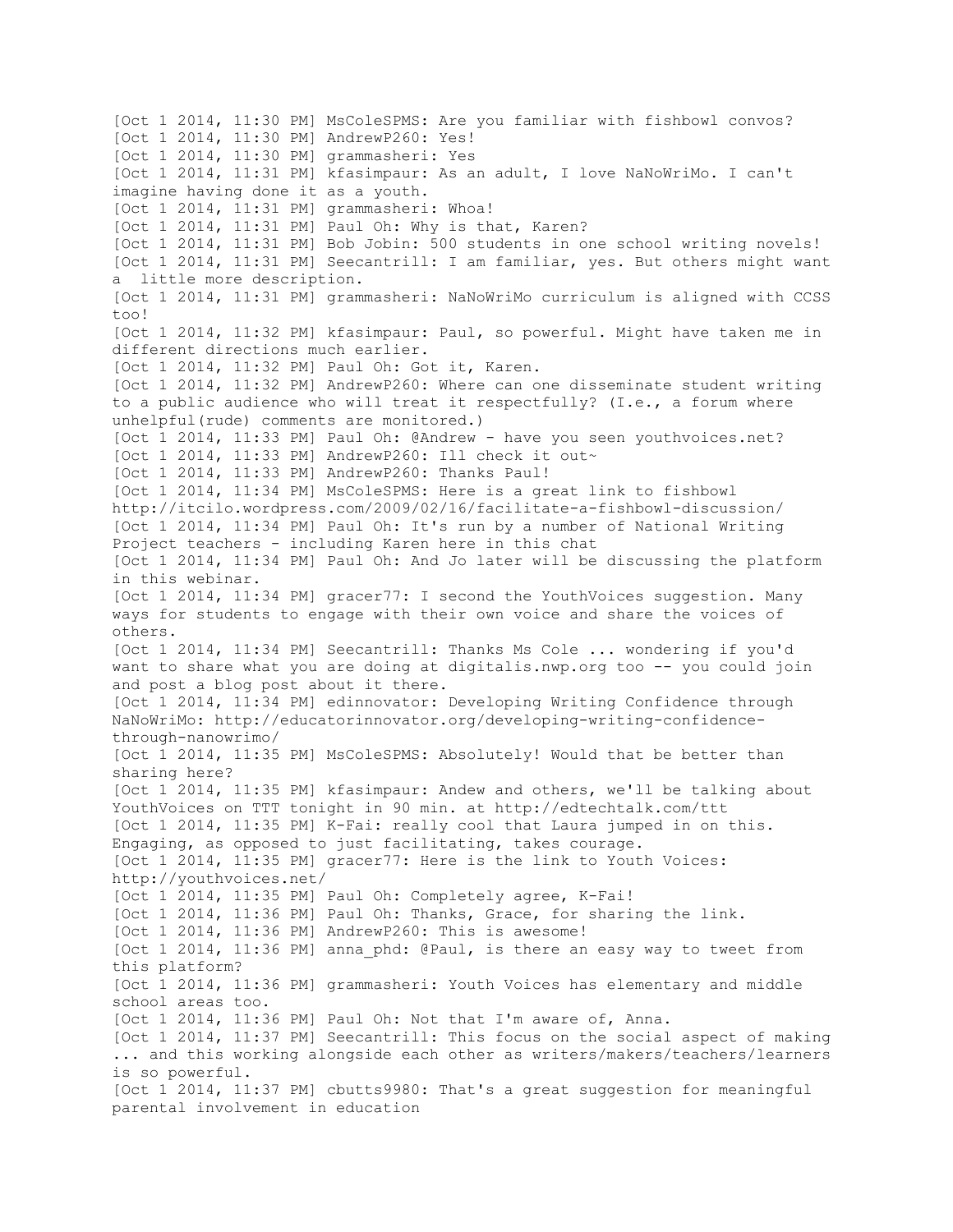[Oct 1 2014, 11:38 PM] edinnovator: Not that we know of, Anna [Oct 1 2014, 11:38 PM] teachmoore: NaNoWriMo just for writing fiction, or can kids choose other? [Oct 1 2014, 11:39 PM] Paul Oh: I think it's up to you to decide, @teachmoore [Oct 1 2014, 11:39 PM] anna phd: Thanks, @edinnovator. I can keep doing it the old fashioned (circa months ago) way. :) [Oct 1 2014, 11:40 PM] edinnovator: Laura's Edutopia series: http://www.edutopia.org/discussion/nanowrimo-eduawesome-project-yourbestyearever [Oct 1 2014, 11:40 PM] AndrewP260: What platform was that speaker just talking about? [Oct 1 2014, 11:40 PM] AndrewP260: the previous speaker\* [Oct 1 2014, 11:40 PM] AndrewP260: sorry my internet is funky hahah [Oct 1 2014, 11:40 PM] Paul Oh: @andrew - do you mean Laura Bradley? [Oct 1 2014, 11:40 PM] AndrewP260: yes [Oct 1 2014, 11:40 PM] Paul Oh: She was mentioning blog posts about NaNo at Edutopia [Oct 1 2014, 11:40 PM] AndrewP260: the one who is currently talking [Oct 1 2014, 11:40 PM] grammasheri: http://ywp.nanowrimo.org/ [Oct 1 2014, 11:41 PM] Paul Oh: @Andrew: http://www.edutopia.org/discussion/nanowrimo-eduawesome-project-yourbestyearever [Oct 1 2014, 11:41 PM] grammasheri: Could someone put her links in the chat? Thanks. [Oct 1 2014, 11:41 PM] Paul Oh: http://laurabradley.me/ [Oct 1 2014, 11:41 PM] edinnovator: Laura's Edutopia series: http://www.edutopia.org/discussion/nanowrimo-eduawesome-project-yourbestyearever [Oct 1 2014, 11:41 PM] Paul Oh: Read your mind, Sheri :-) [Oct 1 2014, 11:41 PM] grammasheri: Good to "see" you Paul! [Oct 1 2014, 11:41 PM] Paul Oh: http://ywp.nanowrimo.org/ [Oct 1 2014, 11:41 PM] Seecantrill: Also: http://nanoteacher.weebly.com/ [Oct 1 2014, 11:41 PM] Paul Oh: You too, Sheri! [Oct 1 2014, 11:41 PM] edinnovator: http://nanoteacher.weebly.com/ [Oct 1 2014, 11:42 PM] AndrewP260: Thanks Paul! [Oct 1 2014, 11:42 PM] AndrewP260: Is this only for novels or could it be for poetry as well? [Oct 1 2014, 11:43 PM] Seecantrill: youthvoices.net [Oct 1 2014, 11:44 PM] JudyArzt: Appreciate the links others are adding to the chat window. [Oct 1 2014, 11:44 PM] Paul Oh: @Andrew - Youth Voices? Yes, poetry is definitely welcome. [Oct 1 2014, 11:45 PM] grammasheri: unofficial poetry : April: http://www.napowrimo.net/ [Oct 1 2014, 11:45 PM] gracer77: There is so much on Youth Voices - both for students and for teachers. [Oct 1 2014, 11:45 PM] JudyArzt: Is there a Google Community for NaNoWriMo? [Oct 1 2014, 11:45 PM] Paul Oh: Agreed, Grace. [Oct 1 2014, 11:45 PM] Paul Oh: @Judy - no, I don't believe there is. But there are local NaNo communities all over the country and world. [Oct 1 2014, 11:45 PM] AndrewP260: are students able to publish poetry on that platform that makes work sellable on amazon? [Oct 1 2014, 11:46 PM] AndrewP260: Sorry my previous question was unclear [Oct 1 2014, 11:47 PM] gracer77: I think Youth Voices makes research clearly a process for students but also a personal endeavor worth pursuing.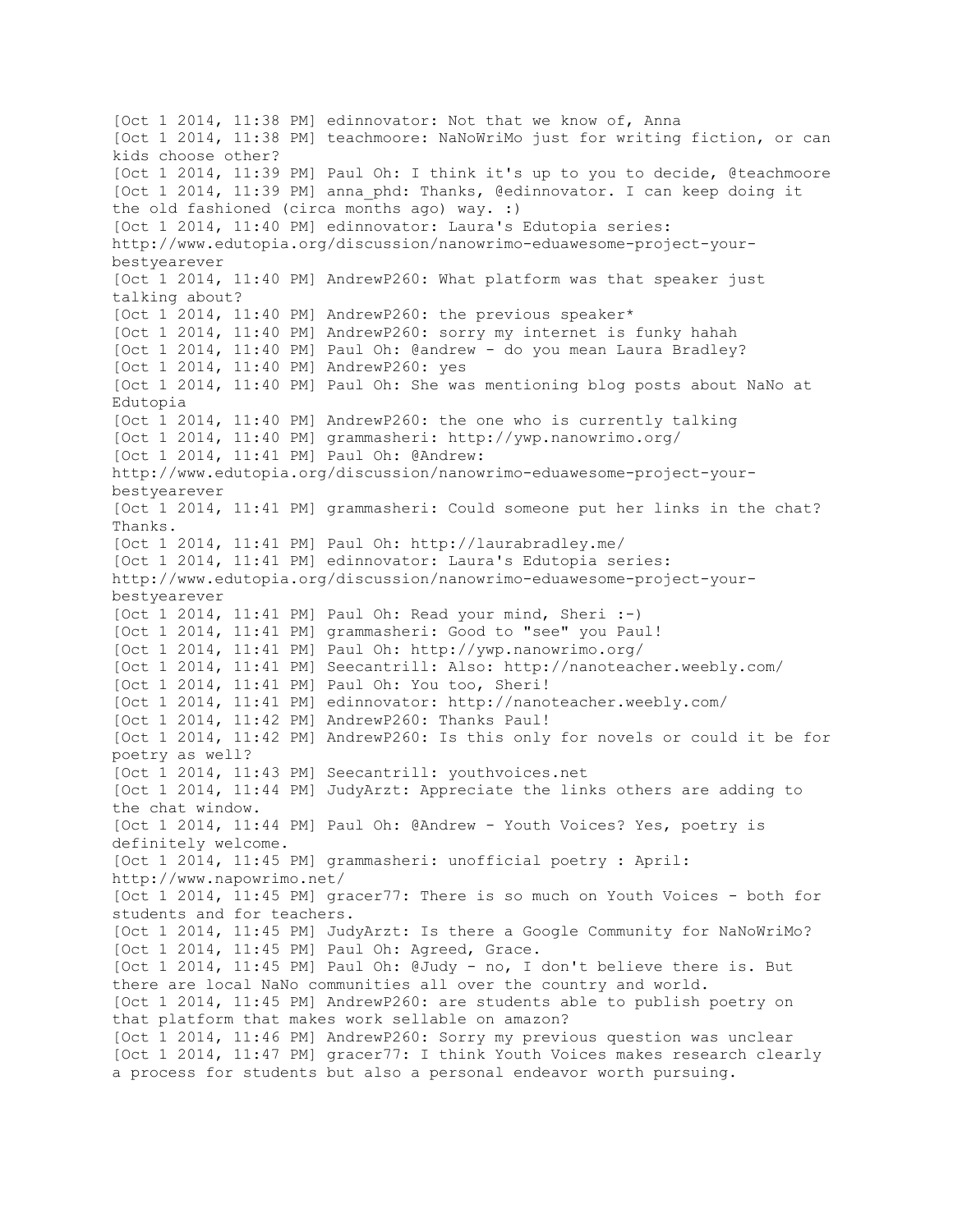[Oct 1 2014, 11:47 PM] Paul Oh: @Judy - you can find your region here: http://nanowrimo.org/regions Local regions often hold events, particularly during November [Oct 1 2014, 11:47 PM] kfasimpaur: Judy, there are several G+ NaNoWrimo groups. Not sure if any are focused on youth, but you could look. [Oct 1 2014, 11:48 PM] Paul Oh: @Andrew - i suppose if it's epic poetry, it would work for NaNo :-) [Oct 1 2014, 11:48 PM] Paul Oh: Thanks @Karen for the clarification/correction [Oct 1 2014, 11:49 PM] gracer77: I second the value of the process writing! [Oct 1 2014, 11:49 PM] JudyArzt: Thanks, kfasimpaur [Oct 1 2014, 11:49 PM] grammasheri: NaNoWriMo Forums -- connect with others here: http://nanowrimo.org/forums [Oct 1 2014, 11:49 PM] cbutts9980: "Issue that burns you up inside" Nice [Oct 1 2014, 11:50 PM] teachmoore: Have never really looked closely at YouthVoices (sadly); would love to share with my dual enrollment juniors/seniors. [Oct 1 2014, 11:50 PM] gracer77: I love the idea of a research project that "burns you up inside"! [Oct 1 2014, 11:50 PM] Seecantrill: The role of interest in connected learning is really interesting ... interests both personal and political. [Oct 1 2014, 11:51 PM] kfasimpaur: If anyone would like more info on YouthVoices, feel free to email me at karen@k12opened.com [Oct 1 2014, 11:51 PM] cbutts9980: Have to jet. Thank you! [Oct 1 2014, 11:51 PM] grammasheri: I feel the same way that Jo is sharing; my students' world is opened -- and their understanding of others develops and vice versa. [Oct 1 2014, 11:51 PM] Seecantrill: Thank you Chris! [Oct 1 2014, 11:52 PM] grammasheri: Good to see you again Chris [Oct 1 2014, 11:52 PM] Seecantrill: From voice to impact ... from one to another. [Oct 1 2014, 11:52 PM] gracer77: Ah ha - sharing who they are as authors! What has been difficult and why I am struggling - creates bonds and agency in a connected community of learners. [Oct 1 2014, 11:53 PM] Seecantrill: If you want to learn more about youthvoices.net tonight please join us on Teachers Teaching Teachers at 9pm ET/6pm PT: http://connectededucatormonth2014.sched.org/event/579ee3627e9ab8674c4d3f9c7ae b94c4#.VCx-mSldVVo [Oct 1 2014, 11:54 PM] edinnovator: 10/7 Hour of Code webinar: http://educatorinnovator.org/webinars/bringing-the-hour-of-code-to-yourclassroom-an-educator-innovator-webinar/ [Oct 1 2014, 11:54 PM] grammasheri: Jo is awesome sharing her ideas. And Kim is always offering a new "view" with which to focus our lens on the world! [Oct 1 2014, 11:55 PM] edinnovator: http://2014.mozillafestival.org/ [Oct 1 2014, 11:55 PM] grammasheri: Kim's blog: http://thinkingthroughmylens.wordpress.com/ [Oct 1 2014, 11:55 PM] edinnovator: Make A Day: http://www.google.com/url?q=http%3A%2F%2Fdigitalis.nwp.org%2Fsiteblog%2Fhappy-connected-educatormonth%2F6191&sa=D&sntz=1&usg=AFQjCNEkSrd6kjHDueQRQekv7AWKetbHAg [Oct 1 2014, 11:56 PM] Bob Jobin: And, more Connected Educator Month activities from the NWP and Ed Innovator: http://connectededucators.org/student-agency-student-voice-and-the-makermovement/ [Oct 1 2014, 11:56 PM] edinnovator: @innovates ed [Oct 1 2014, 11:56 PM] Seecantrill: All you crazy CLMOOC-ers!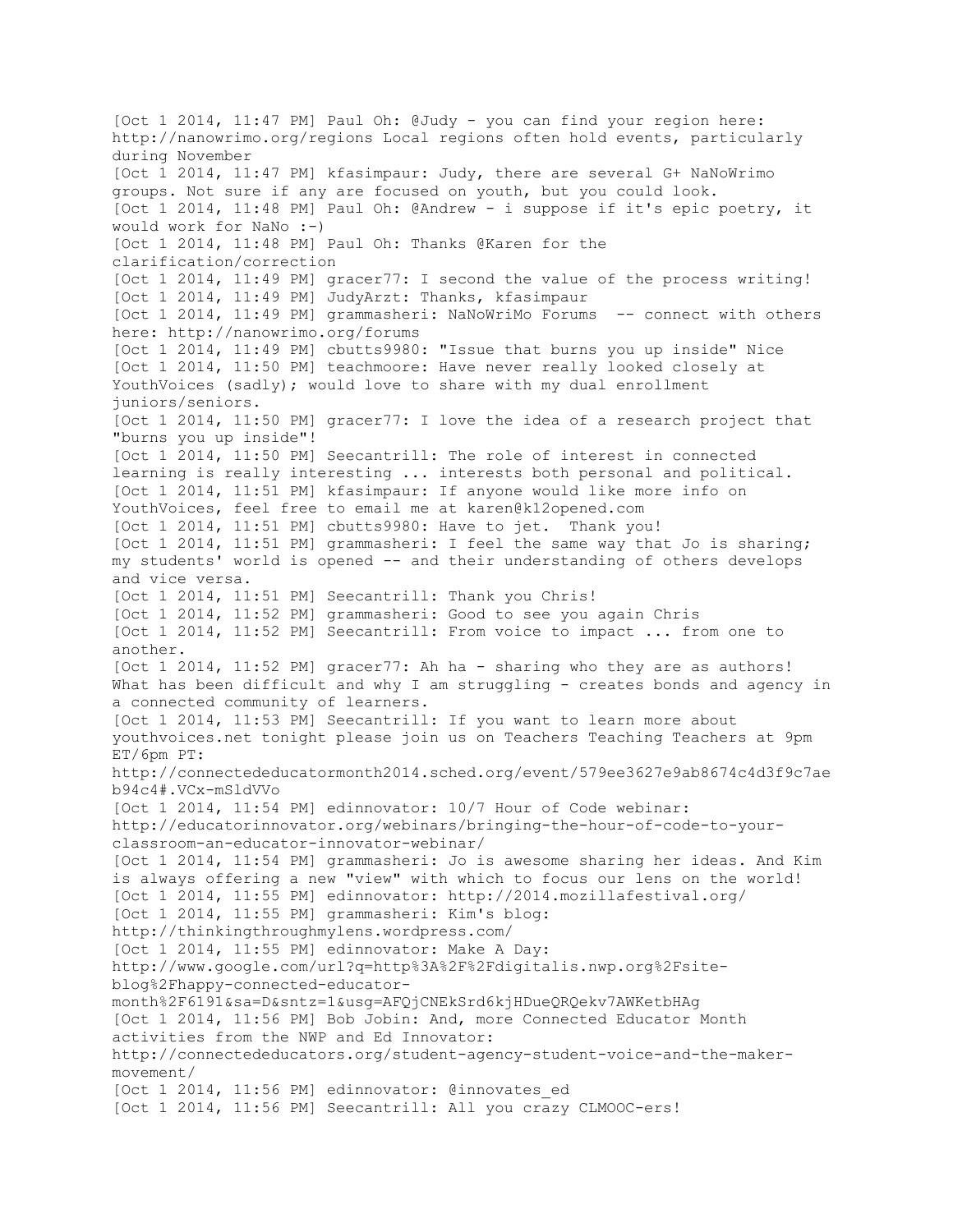[Oct 1 2014, 11:57 PM] Seecantrill: (Just know you can be a CLMOOC too, at any moment ... here is Karen's post and invitation to make together: http://digitalis.nwp.org/site-blog/happy-connected-educator-month/6191) [Oct 1 2014, 11:57 PM] AndrewP260: Is there a way to contact the presenters (and anyone else who wants to keep in touch)? [Oct 1 2014, 11:57 PM] kfasimpaur: Andrew, are you on Twitter? (Most of us here are crazy on that. :) [Oct 1 2014, 11:58 PM] grammasheri: Andrew: share your twitter handle [Oct 1 2014, 11:58 PM] Seecantrill: Yes, Andrew ... Kim is online at @kd0602 and Laura at @lambradley ... [Oct 1 2014, 11:58 PM] kfasimpaur: Also make sure to sign up for the Ed Innovator newsletter. [Oct 1 2014, 11:58 PM] AndrewP260: No, i dont have a twitter. :( [Oct 1 2014, 11:58 PM] Seecantrill: Jo is weekly on Teachers Teaching Teachers at teachersteachingteachers.org each night at 9pm ET/6pm PT. There is a chat and also opportunities to join the hangout if you'd like. [Oct 1 2014, 11:58 PM] AndrewP260: not one i use haha [Oct 1 2014, 11:58 PM] edinnovator: Andrew- Check back for the webinar archive, where we will also post presenter's online presences [Oct 1 2014, 11:59 PM] kfasimpaur: Andrew :( indeed. You should give it a try. [Oct 1 2014, 11:59 PM] AndrewP260: ill join the newsletter [Oct 1 2014, 11:59 PM] gracer77: Connect and respond! Thank you Joanna! [Oct 1 2014, 11:59 PM] MsColeSPMS: I'm getting a site error from that link [Oct 1 2014, 11:59 PM] AndrewP260: yeah, i need to make one [Oct 1 2014, 11:59 PM] K-Fai: Lynda Barry's Writing the Unthinkable is a great way to engage reluctant writers as well... [Oct 1 2014, 11:59 PM] Seecantrill: Kim also blogs at http://thinkingthroughmylens.wordpress.com/ [Oct 1 2014, 11:59 PM] gracer77: Laura - thank you for the voice of the learner! [Oct 1 2014, 11:59 PM] Seecantrill: And Laura blogs here: http://laurabradley.me/ [Oct 2 2014, 12:00 AM] grammasheri: Yes! Kim! [Oct 2 2014, 12:00 AM] Seecantrill: You can also connect with Jo at youthvoices.net [Oct 2 2014, 12:00 AM] edinnovator: Which link is giving you an error, MsColeSPMS? [Oct 2 2014, 12:00 AM] grammasheri: Thank you.  $[Oct 2 2014, 12:01 AM]$  Seecantrill: Oops, take off the  $).$ ... http://digitalis.nwp.org/site-blog/happy-connected-educator-month/6191 [Oct 2 2014, 12:01 AM] MsColeSPMS: http://digitalis.nwp.org/site-blog/happyconnected-educator-month/6191) [Oct 2 2014, 12:01 AM] Seecantrill: Karen's invitation to make a day: http://digitalis.nwp.org/site-blog/happy-connected-educator-month/6191 [Oct 2 2014, 12:01 AM] Seecantrill: :) [Oct 2 2014, 12:01 AM] JudyArzt: Thanks for the webinar and links [Oct 2 2014, 12:01 AM] Seecantrill: Thank you everyone! [Oct 2 2014, 12:01 AM] MsColeSPMS: Still says site under maintenance [Oct 2 2014, 12:01 AM] kfasimpaur: Thanks, everyone. Inspiring. [Oct 2 2014, 12:02 AM] gracer77: Thank you Kim for reminding us that the student IS the learner we care about! [Oct 2 2014, 12:02 AM] Paul Oh: Good night, everyone! Thanks for joining! [Oct 2 2014, 12:02 AM] Paul Oh: Good to see you here, Grace! [Oct 2 2014, 12:02 AM] AndrewP260: Thanks y'all! this was amazing [Oct 2 2014, 12:03 AM] gracer77: Thank you all - those on the webinar and those in the chat. What an amazing community we are at the NWP!